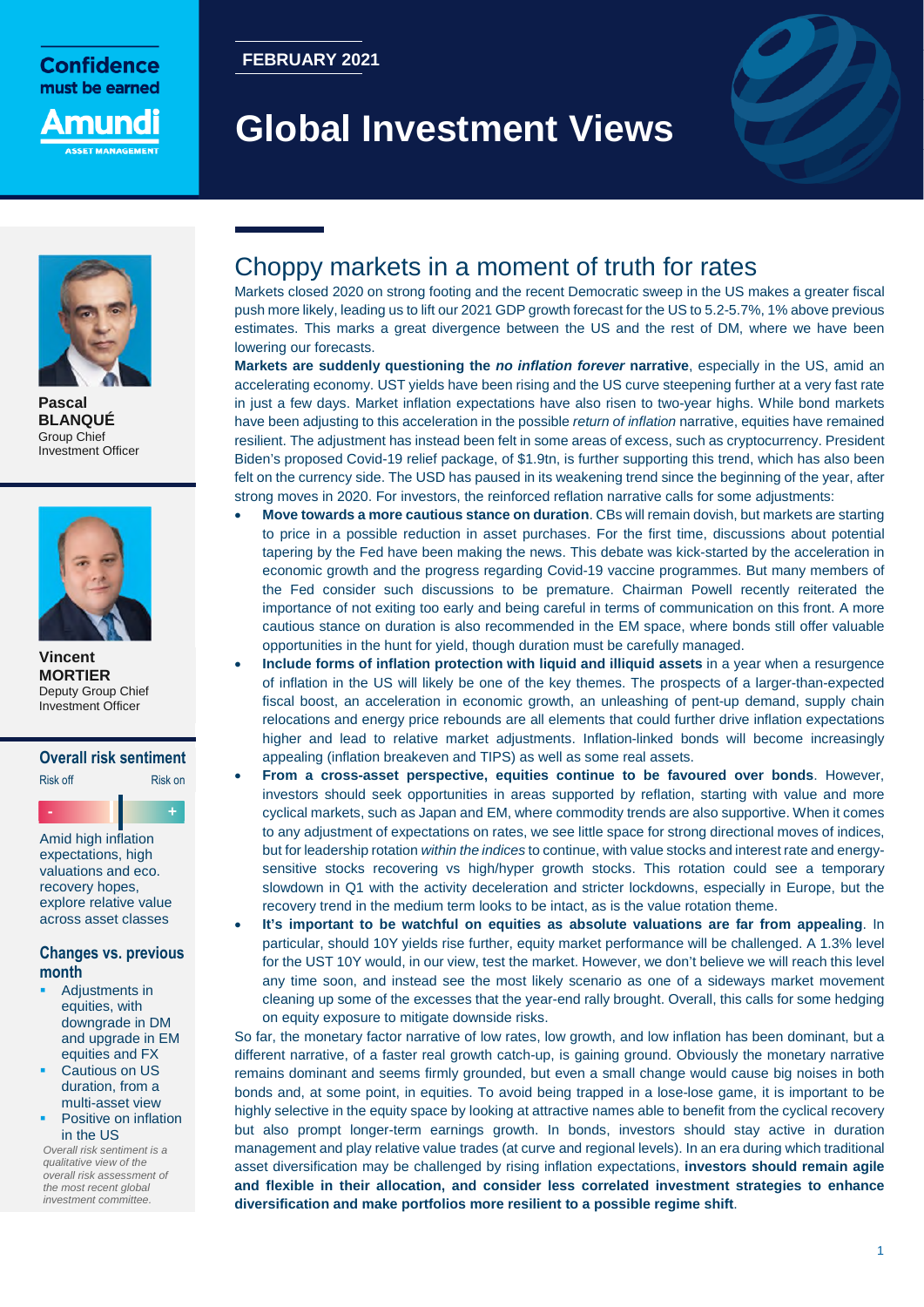### MACRO & **STRATEGY**



**Monica DEFEND**  Global Head of Research

*The US yield curve may steepen mildly but the Fed's resolve to maintain easy financial conditions and support a recovery indicate that the central bank would prevent any sharp upward movements in yields.* 



## Looking beyond the recent surge in yields

- As long as the 10Y UST reflects reflationary expectations, it could move higher. However, the **relative valuations case for Treasuries with respect to risk assets, coupled with the debt-servicing cost** (given the growing debt pile), sets a cap on the extent to which yields could rise.
- Based on our current macro financial forecasts, **our 2021 target for the 10Y UST is 1.30%.**

The Fed is committed to maintaining accommodative financial conditions, but in January, this commitment was tested as markets began pricing in a larger US fiscal stimulus. As we enter 2021, markets remain highly policy-driven and therefore vulnerable to any policy reversals. **This explains our vigilant stance on risk assets and also underscores the 'marketmover' role of 10Y Treasuries**. In addition, the steepening of the US yield curve in January shows that the Fed controls the short end, where rates are close to zero. On the other hand, the rise in US 30Y breakeven above 2% explains the recent increase in nominal yields: the repricing of long-term inflation breakeven and of the inflation premium warrant some fine-tuning of the 'cyclical trades' position.

**Looking ahead, in 2021, we forecast the rise in long-term nominal yields to be driven by real rates as growth rebounds in H2**. However, according to our projections, the Fed still has a long way to go to achieve its inflation target. Therefore, the Fed's significant accommodations would remain, with an aim to amplify fiscal boosters and the 'vaccineeffect' (on economic normalisation) to eventually help the CB get closer to its year-end inflation target. Notwithstanding the bold APP, 10Y yields continue to drift higher, even though the curve-steepening remains far off previous cyclical highs. Given this context, we believe there is space for only temporary overshoots. Medium term, the Fed would temper yields volatility on the long end and would maintain

easy conditions so as to not undermine the recovery. Having said that, we expect tapering in 2022, when productivity gains and real growth should prove sustainable. But, the Fed will be careful and gradual so market dynamics and financial stability are not negatively affected.

**Is 1.30% a tipping point?** It is difficult to say, given that unpredictable behaviour and investor psychology play key roles. We therefore anchor this expectation to our findings on the relative attraction of equities vs bonds. The protracted unconventional monetary policy has changed the relative valuation pivots. Based on more than 13 years of historical evidence, we observe a structural break in the average of the S&P500 equity risk premium (ERP), lifting the average from 2% to 4% (see chart). Separately, if we plot historical ERPs at different levels of 10Y UST yields, we notice that the current yield pertains to fourth quintile of historical distribution of ERPs. This analysis also confirms the importance of interest rate movements with regard to relative attraction of equities vs bonds. Therefore, the move of the 10Y yield above 1% has significantly reduced the valuation gap.

**The 2008 GFC introduced a different monetary policy framework**, with CBs largely expanding their balance sheets. The persistent recourse to asset purchases turned this 'unconventionality' into 'conventionality,' with market participants buying-in this approach. Consequently, we believe, the relative valuation framework must be reconsidered and investors should accordingly adjust the discount rate of future cash flows. **To conclude, in our base scenario, we set a cap on the US curve steepening:** in the short term, higher yields might hurt the appetite for risk assets, whose volatility might hamper a recovery. Long term, deeply leveraged public and private sectors are vulnerable to shifts in interest rates.



Source: Amundi Cross Asset Research, as on 25 January 2021. Structural break average is calculated after taking into account the Fed's unconventional monetary policy. Chart shows historical Equity Risk Premium of S&P 500 = Earnings yield-10Y UST yield. APP = Asset Purchase Programme.

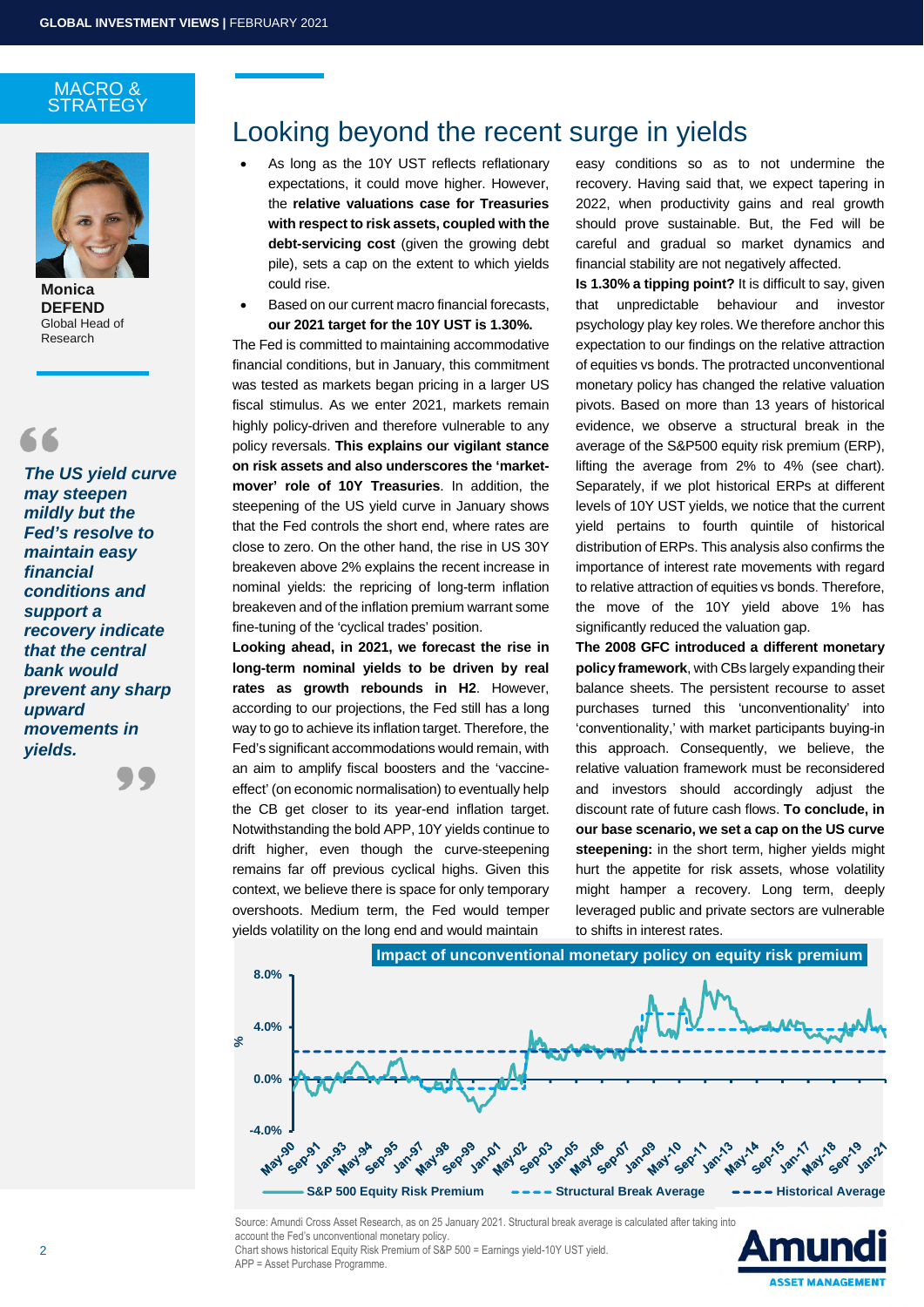# Carefully stabilise portfolios with a 'risk-on' tilt

We believe a pro-risk stance will persist, driven by expectations of a cyclical improvement in the economy, supported by the vaccine rollout and stimulus measures. However, **we recommend that investors be active so as to not lose sight of the big picture, as we believe it is extremely crucial to monitor the US yield curve**. If the speed and quantum of the pick-up in yield is not as benign as we expect, we could see a material tightening in financial conditions that would negatively affect risk assets. Having said that, we must not forget the role of the Fed with respect to more QE or even yield curve control. **Overall, investors should be selective, carefully finetuning portfolios**, exploring efficient hedges and staying vigilant with respect to lockdowns.

### **High conviction ideas**

Earnings revisions and cyclical improvements in the global economy support our overall constructive stance on equities. In DM, while we remain neutral on the US, we downgraded Europe and the UK to neutral due to a change in our stance on UK domestic stocks amid valuation concerns, recent lockdowns, and their potential impact on the country's economic growth. However, **we remain optimistic on Japan and Australia** as both markets should benefit from a rebound in the global economy, and, investors should stay active. These countries would also benefit from a V-shaped recovery in China, on which we upgraded our constructive view, leading to an improvement in our positive stance on EM overall. The current environment also allows investors to readjust portfolios: Hong Kong-listed shares provide an opportunity to gain exposure to China's consumer discretionary sector, particularly because these stocks have lagged behind some of the mainland names. **On duration, we are now cautious on the US**. A Democratic Senate will allow President Biden to push for a higher fiscal stimulus and a rise

in the deficit, causing curve-steepening and shortterm increases in yields. Even from a relative standpoint vs core Europe, USTs don't look attractive, given the lower potential for additional stimulus and inflation in Europe. However, President Biden's measures would be supportive of US inflation – hence, our optimistic view remains. We stay positive **on Euro peripherals** and believe investors could find relative value in the 30Y BTP-Bund segment in light of the ECB's massive bond-buying programme, but there is a strong need to monitor recent developments. **Demand for carry** continues to support credit, but investors should be flexible to adjust EUR and US HY exposure, according to changing conditions, without altering their overall stance. We prefer EUR over US in IG and HY, but now believe improving commodity prices may remove some headwinds in US HY. **The search for income** allows us to keep our **optimistic view on EM debt**, even though we believe the room for further spread compression is limited. Importantly, investors should partially hedge US rates exposure, which could negatively affect returns from EM debt, due to growth/inflation dynamics in the US. On EM FX, we slightly upgraded our positive stance, through the Brazilian real and Mexican peso, which offer good carry and should benefit from US growth. On DM FX, however, we maintain our view – positive the CAD/USD and NOK/EUR as commodity FX should benefit from a global recovery scenario.

#### **Risks and hedging**

Resurgence and mutations of the virus, US-China and US-EU relationships, and policy mistakes could alter the reflation view. All this, collectively, presents an opportunity to review portfolio protection and, where possible, remove inefficient hedges that don't offer a robust cost/benefit profile. However, we believe that the case to protect equity exposure through gold, and derivatives and credit exposure is well in place.



MULTI-ASSET

**Matteo GERMANO** Head of Multi-Asset

66

*A reduction in headwinds in the form of a US stimulus, a Euro-China deal and Brexit enable us to keep our sectoral tilt towards cyclicality with some adjustments, coupled with strong hedging.* 

|                 | 1 month<br>change       | <b>PERMIT</b> | <b>STATE</b> |  | $+ +$ |  |
|-----------------|-------------------------|---------------|--------------|--|-------|--|
| <b>Equities</b> |                         |               |              |  |       |  |
| <b>Credit</b>   |                         |               |              |  |       |  |
| <b>Duration</b> | $\overline{\mathsf{v}}$ |               |              |  |       |  |
| Oil             |                         |               |              |  |       |  |
| <b>Gold</b>     |                         |               |              |  |       |  |

**Amundi Cross-Asset Convictions**

Source: Amundi. The table represents a cross-asset assessment on a 3- to 6-month horizon based on views expressed at the most recent global investment committee. The outlook, changes in outlook and opinions on the asset class assessment reflect the expected direction (+/-) and the strength of the conviction (+/++/+++). This assessment is subject to change. UST = US Treasury, DM = Developed markets, EM/GEM = Emerging markets, FX = Foreign exchange, FI = Fixed income, IG = Investment grade, HY = High yield, CBs = central banks, BTP = Italian government bonds, EMBI = EM Bonds Index.

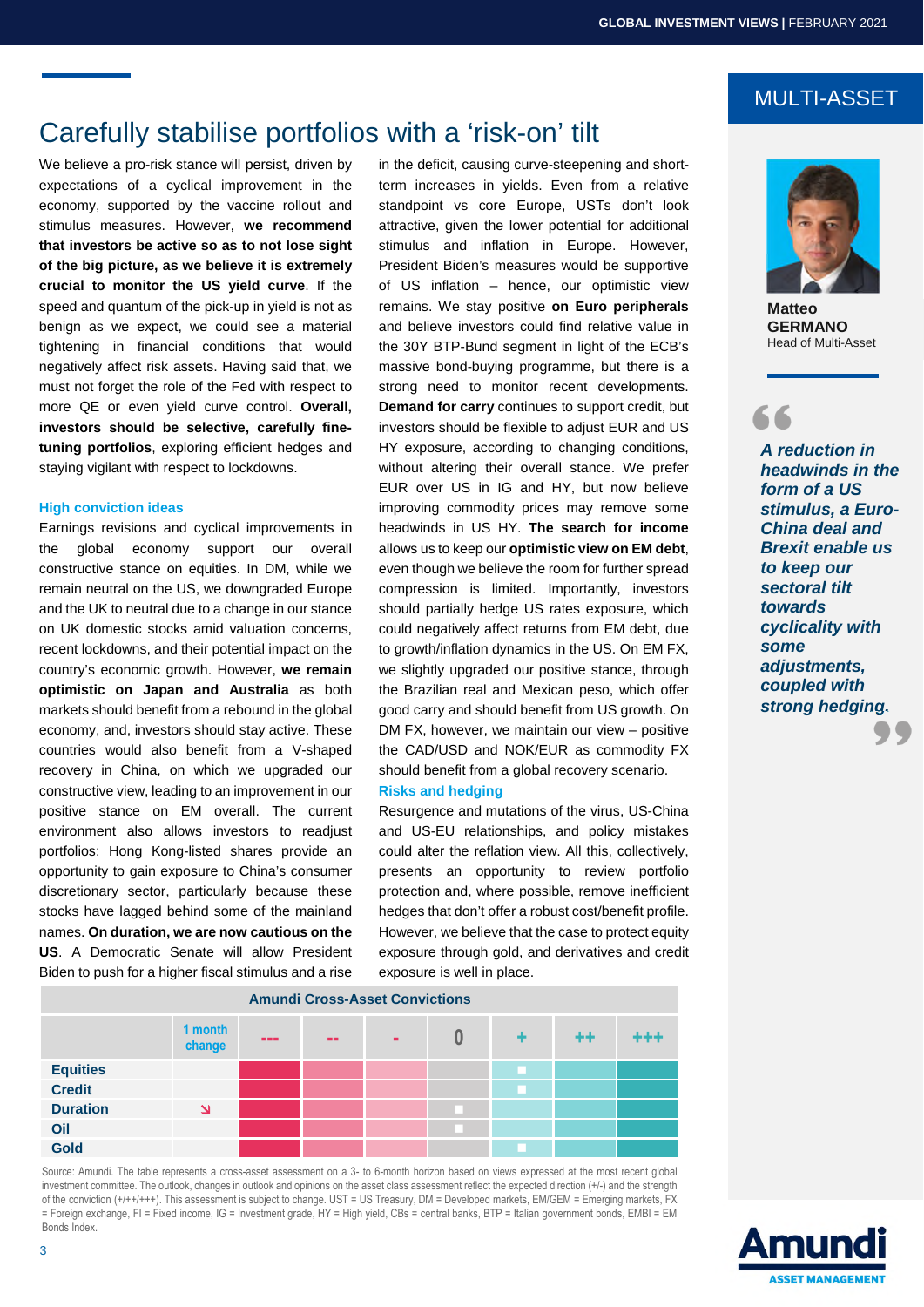### FIXED INCOME



**Eric BRARD** Head of Fixed Income



**Yerlan SYZDYKOV**  Global Head of Emerging Markets



**Kenneth J. TAUBES**  CIO of US Investment Management

66

*Investors should note that credit markets are expensive, but selection, research and relative value should allow them to generate decent returns without compromising on quality.* 

# Inflation dichotomy between the US and Europe

Democrats' thin majority in the US Congress has increased prospects for an expansionary budget, which could potentially cause a higher deficit and debt, putting upward pressure on rates and yields. However, this is where we believe the Fed should step in to limit the steepening through its massive asset purchase programmes in order to not hamper economic growth. Hence, it is imperative today to be **very active across the fixed income universe, in rates, credit and EM debt, to generate sustainable real returns**.

### **Global and European fixed income**

On duration, we remain cautious overall, with a negative stance in core Europe and a neutral/slightly long position in US as a safeguard. In addition, we are proactively managing our stance on rates and yield curve (direction, speed, quantum), particularly the US 5Y and 10Y and the 5Y, 15Y and 30Y Euro curves. We are positive on peripherals primarily through Italy BTPs, due to higher spread tightening potential vs peers in light of ECB support, but are mindful of the fluid political situation. On the other hand, higher inflation expectations have led us to upgrade our view on US breakevens, 10Y and 30Y even though inflation in Europe remains subdued.

**Credit remains the engine of returns in this lowyield world**. We recommend investors focus on spread compression instead of increasing their overall market risk (beta), particularly in HY vs IG, BBB- vs A-rated, and subordinated vs senior debt. Secondly, we believe a deterioration in the quality of issuers in Europe has been mitigated by government and ECB measures. In addition, a recovery in companies' financial metrics will show strong divergences, with a strong case for selection.

#### **US fixed income**

Ongoing vaccine programmes underpin a gradual economic recovery, which doesn't bode well for USTs. On the one hand, inflation expectations are rising; on the other, real rates are negative and the yield curve is steepening, putting price pressure on USTs. **As a result, we remain cautious on Treasuries, preferring TIPS**, which act as a diversifier and should benefit from rising inflation. However, investors should watch out for higher taxes and regulation under the new administration. We believe the US consumer remains strong and highly liquid and could unleash pent-up demand for services. We like agency-backed mortgages and subordinated and esoteric ABS. **Search for yield remains a key story in credit – more so in HY –** but investors should be selective to safeguard against default risks and defend excess income in HY. While we are positive overall on credit, we are cautious on long duration IG, as spreads have already compressed to post-GFC levels.

### **EM bonds**

While the Biden administration's stance towards China has yet to be assessed, we stay positive on HC debt, with a skew towards HY, as it is in a better position to cushion the widening effect of UST yields, whereas this presents a risk to IG. We are constructive on FX, and in LC, prefer high yielders. Importantly, Asia's growth continues to outperform, with China and India in the lead. We now favour oil exporters amid recent OPEC discussions and Saudi Arabia's production cut.

### **FX**

In light of an improving environment for cyclical assets, we are cautious USD/JPY and USD/CNY, and positive on the NOK vs the EUR and CHF.



GFI= Global Fixed Income, GEMs/EM FX = Global emerging markets foreign exchange, HY = High yield, IG = Investment grade, EUR = Euro, UST = US Treasuries,  $RMBS =$  Residential mortgage-backed securities, ABS = Asset-backed securities,  $HC =$  Hard currency, LC = Local currency, CRE = Commercial real estate, CEE = Central and Eastern Europe, JBGs = Japanese government bonds, EZ = Eurozone. BoP = Balance of Payments.

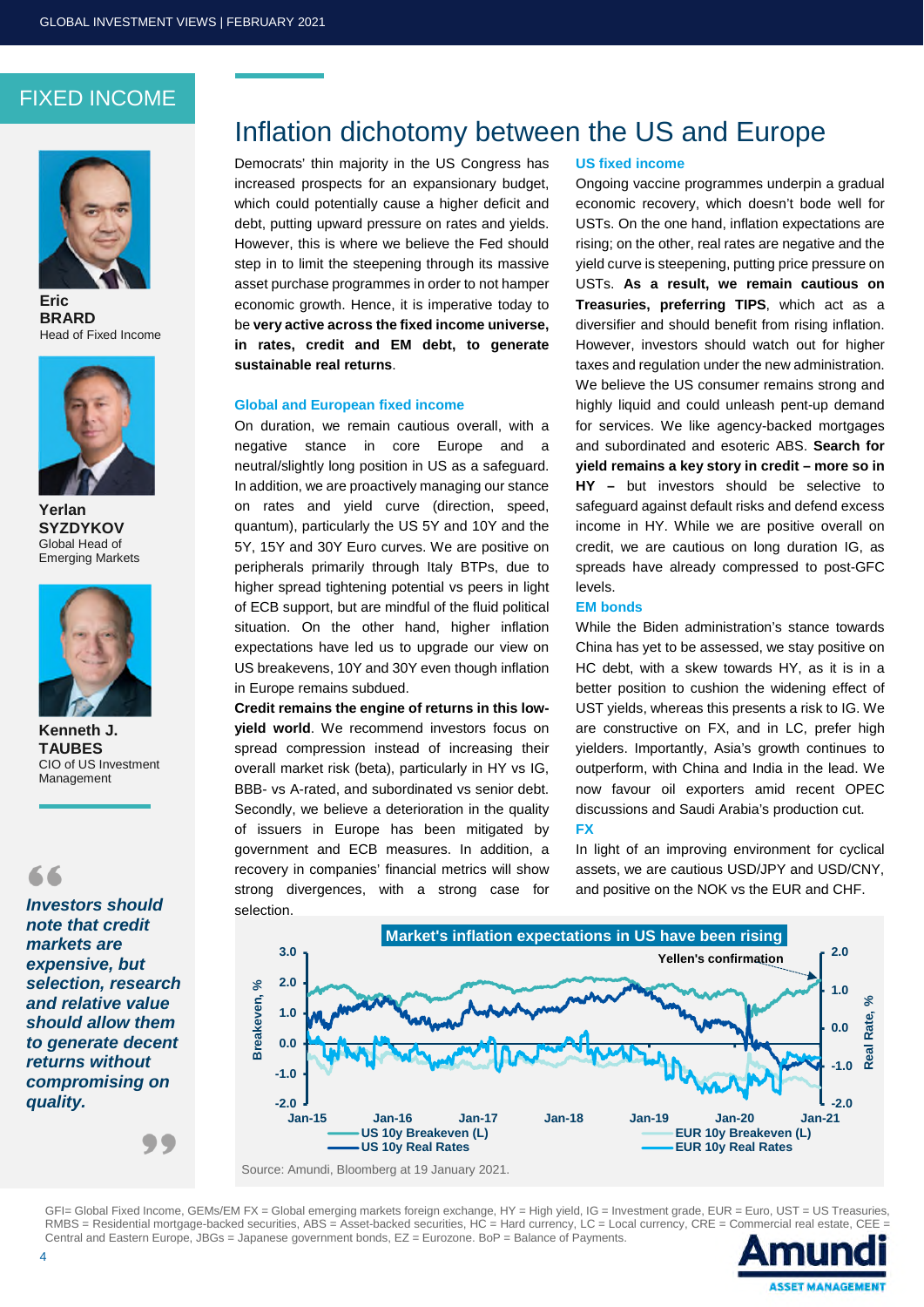# Relative value game to continue: Value vs Growth

#### **Overall assessment**

The resurgence of coronavirus infections and subsequent lockdowns in Europe present nearterm headwinds, but vaccine rollouts, progress on the stimulus front, and pent-up consumer demand offer some solace. For investors, the interesting debates are the movement of rates/inflation and effect of these on the pro-cyclical and pro-value tilt. Although the last two are structural stories, not all components in these are attractive. As a result, investors must be very **selective and agile and should focus on balance sheet strength**.

### **European equities**

While we maintain a bias towards normalisation, we realise that consensus is moving towards a procyclical/pro-value tilt and alarm bells are ringing in some parts of the market. Hence, we remain extremely valuation-conscious, bottom-up, and aim to find cyclical value compartments offering attractive risk/reward profiles**. We stay positive on materials and have raised our constructive view on financials,** primarily through high-quality insurers and exchange operators. We are optimistic on **infrastructure**, which we believe is a by-product of all the fiscal stimulus measures. Having said that, we are mindful of the need to remain defensive due to the uncertainty over the virus. We are now more constructive towards defensive areas, such as healthcare. On the other hand, we also seek to identify areas where there are worrying signs and no one knows when the music may stop. We are cautious on discretionary and technology (valuation concerns). Finally, we believe ESG is the single most important trend in asset management and the crisis has only made this more relevant. We are likely to see an acceleration in investor demand, company adoption, and asset manager integration.

#### **US equities**

We expect supportive economic policies from the Biden administration, but believe investors should be cautious with respect to potentially higher taxes and higher interest rates. **We continue to believe that a sustained rotation out of Growth/high momentum stocks into Value is likely in light of strong earnings improvements in 2021** and the vaccine rollouts. As a result, we are cautious on the former group and are more balanced. This is because we realise there are some downside risks, ie, lower economic growth, policy mistakes, spread of the virus. On a positive note, we like quality Value/cyclicals and reasonable Growth stocks but think investors should be mindful of sectors/companies in which margins could be affected by higher input prices. In addition, the crisis is presenting stock selection opportunities as companies with strong business models are available at reasonable prices and companies without the ability to withstand the slow recovery have been left impaired. We prefer industrials, given they are not challenged by the current lowrate environment, and also like financials as having withstood the worst part of the crisis, they should benefit from potentially higher rates.

#### **EM equities**

**We are optimistic on equities, particularly on Value/cyclicals** over Growth and remain positive on discretionary, industrials, and IT and internet. In the last segment, **we strongly prefer regions with attractive valuations, ie, Korea over China**. We also like India, Russia and Greece, but remain very selective and continue to differentiate on the basis of valuation and business model strength. On the other end, we are cautious on healthcare, staples and Chinese financials (although we like insurers).



### **EQUITY** 66

*We believe this is the year of recovery but the timing of normalisation is not clear. Investors should look for non-disrupted business models, leaving the lowest parts (in terms of quality) untouched.*



**ELMGREEN**  Head of Equities



**Yerlan SYZDYKOV** Global Head of Emerging Markets



**Kenneth J. TAUBES**  CIO of US Investment Management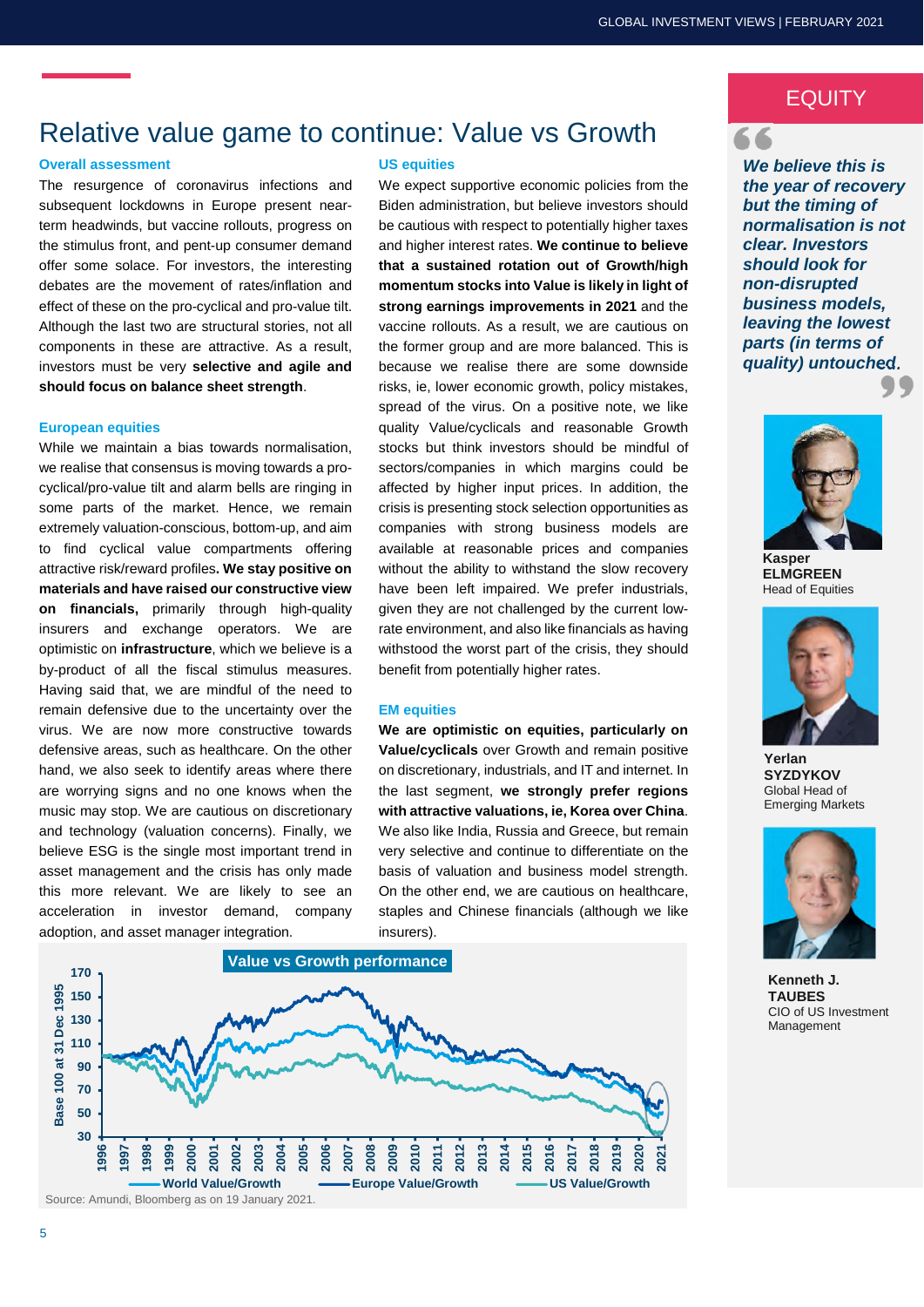### Amundi asset class views

**Asset class View 1M change Rationale**  $\rm \Xi$  **Emerging**  UIT Y **Japan +** PLATFO **Europe =**  $\alpha'$ ⋝ **US =** 2021 is likely to be a strong year for earnings growth, driven by the health of US consumer which has a lot of savings and pent-up demand. However, excessive valuations, potential tax rises, and higher interest rates, coupled with inefficiencies in logistics and higher input costs, require high selectivity. While maintaining the view of rotation towards quality, value and cyclical stocks, investors should move away from companies that will be unable to withstand these pressures. We are close to neutral in equities, given that a recovery regime should be supportive, but are mindful of segments where valuations are excessive and discounts have closed in. We suggest a barbell position, with exposure to cyclical, value, segments that can benefit from a recovery, and at the same time, explore defensive names. Above all, investors should continue to focus on non-disrupted business models with strong balance sheets and potential for sustainable growth. Japan is a cheap, cyclical market with growing return on equity and an improving shareholder focus which is not yet appreciated by the market. Overall, it is an attractive long-term opportunity tied to a recovery in large global markets such as China. **markets** We are optimistic on EM, particularly EM Asia. We believe the rebalancing of North Asia towards internal dynamics and demand could act as a good diversifier for portfolios. In addition, the past experience of Chinese authorities in better handling the virus situation should help them deal with new lockdowns. Overall, differentiation is key in EM, and we remain positive on cyclical growth and quality components, but are valuation conscious. FIXED INCO<br>Fixed Inco **Euro IG Corporate =/+ Euro**   $\equiv$ PLAT FO **Govies -/= European HY Corporate =**  $\mathsf{\Sigma}\mathsf{M}$  **US US govies =** With a global fixed income perspective, investors should remain close to neutral on USTs given their role as a safeguard if economic growth disappoints, but we continue to monitor the direction of rates and inflation. We are more positive on TIPS. From a US fixed income perspective, we are cautious on USTs in light of curve steepening and inflation expectations amid the massive fiscal stimulus (high-debt) plans of the Biden administration. **US IG Corporate** We are neutral/slightly positive overall on IG as Fed actions should support the markets. However, we are cautious on long-duration IG as spreads in general have compressed to close to post-GFC levels. Strong consumer earnings and savings present opportunities in the consumer and residential mortgage markets, particularly in agency mortgages. We believe it is important to defend the additional income offered by high yield credit through security and sector selection. This is all the more important in light of rising yields and inflation expectations. Overall, quality should be a priority, given the risks related to defaults in a low-growth environment. We are defensive on core Euro bonds as we believe yields are unlikely to fall further, even though the ECB will be continuing its support programme. On peripherals, we stay positive, primarily through Italy, but are closely monitoring the political developments in the country. CBs' accommodative policies have decoupled markets from the real economy, but appetite for EUR IG remains strong, as reflected in primary markets. The asset class continues to offer positive carry at a time when interest rates are low/negative; thus, investors' search for yield, particularly in the BBB-rated segment, would continue to support IG. However, liquidity and quality should remain a key focus. **HY Corporate** Technicals and fundamentals are supportive of spread compression in HY, but this will not happen across the board. Therefore, we believe investors should be very selective, given the continuing lockdowns and expectations of an uneven recovery and their collective effects on default rates. **EM Bonds HC** We maintain our bias towards HC, with a skew towards HY, as we believe IG valuations are now fair. HY is in a better position to cushion the widening effect of UST yields whereas the latter presents a risk to the IG universe. Overall, the US-China relationship under the new Biden administration is still to be assessed. **EM Bonds | C** We stay positive and believe the current environment will still be supportive of EM FX. However, we do not expect to see a much weaker USD. We maintain a preference for high yielders over low yielders in the LC space.  $\bigcirc$  **Currencies**  T  $\mathbf T$  $\mathbb{E}$ **Commodities**  Oil prices were driven up by the reinforcing convictions on global recovery and ongoing rotation. We revised up our target for 2021 to the \$45-55/bbl range for WTI, due to expectations of lower production growth after Saudi Arabia's announced cut. We also reiterate our constructive view on gold, despite the recent correction, as we believe the metal should benefit from a prolonged dovish stance of central banks in the long run. The USD sold off in 2H20 as both expected growth and real rates premium vs the rest of G10 FX collapsed. Results of the Georgia Senate run-offs gave Dems a clean sweep, providing a boost to US growth and interest rate expectations. However, we consider this to be a source of short-term volatility (especially for low yielders) rather than a clear catalyst for a new USD bull run. Average-inflation-targeting means the Fed should prevent sharp spikes in rates, thereby suggesting fiscal expansion should not come with monetary tightening in 2021. We see a gradual and limited dollar depreciation, which still trades 3% above its average fair valuation. Commodity-related currencies remain the relative winners. Downgraded vs previous month **A** Upgraded vs previous month

### **Negative Neutral Positive**

Source: Amundi 20 January 2021, views relative to a EUR-based investor. This material represents an assessment of the market environment at a specific time and is not intended to be a forecast of future events or a guarantee of future results. This information should not be relied upon by the reader as research, investment advice or a recommendation regarding any fund or any security in particular. This information is strictly for illustrative and educational purposes and is subject to change. This information does not represent the actual current, past or future asset allocation or portfolio of any Amundi product. IG = Investment grade corporate bonds, HY = High yield corporate; EM bonds HC/LC = EM bonds hard currency/local currency. WTI = West Texas Intermediate. QE = Quantitative easing.